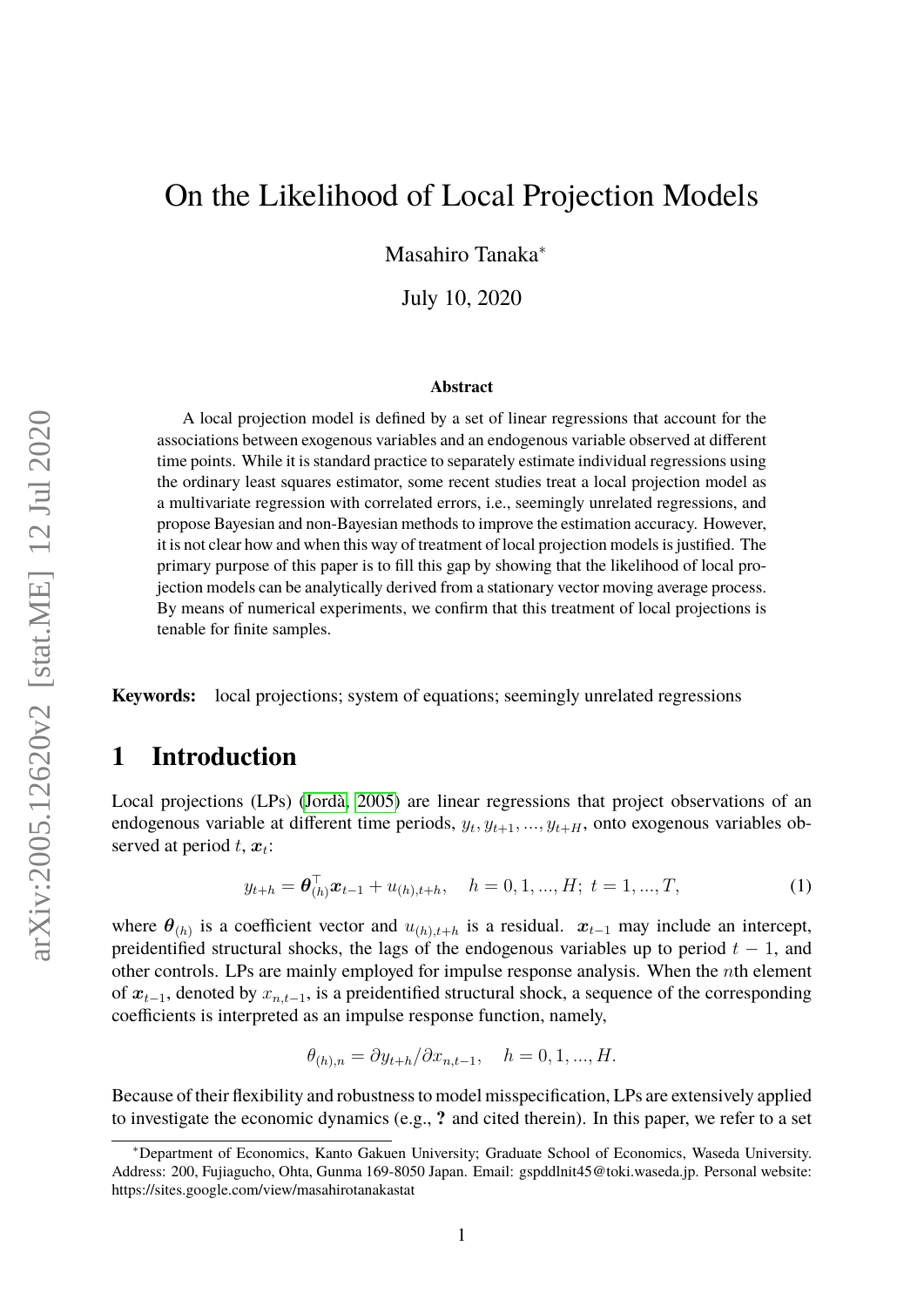of LPs for the same endogenous variable [\(1\)](#page-0-0) as an LP model and statistical analysis using an LP model as the LP method.

The LP method is intrinsically different from conventional approaches to time series modeling. Standard time series models, such as the vector autoregressive (VAR) model and its variants, are designed to approximate the data generating process (DGP). In contrast, the LP method does not explicitly assume the DGP and directly captures the associations between the exogenous variables  $x_{t-1}$  and the endogenous variable observed at different time points  $y_{t+h}$ ,  $h = 0, 1, ..., H$ .

It is standard practice to separately estimate LPs [\(1\)](#page-0-0) using the ordinary least squares (OLS) estimator, while [Tanaka](#page-8-1) [\(2020\)](#page-8-1) and [El-Shagi](#page-8-2) [\(2019\)](#page-8-2) estimate an LP model as a multivariate regression with correlated residuals, i.e., seemingly unrelated regressions (SUR) [\(Zellner, 1962\)](#page-8-3). [Tanaka](#page-8-1) [\(2020\)](#page-8-1) and [El-Shagi](#page-8-2) [\(2019\)](#page-8-2) treat response variables for different projection horizons as correlated but different variables and estimate an LP model as a multivariate regression model where a vector of the responses  $y_t = (y_t, y_{t+1}, ..., y_{t+H})^\top$  are regressed on the covariates  $x_{t-1}$ :

<span id="page-1-1"></span>
$$
\mathbf{y}_t = \mathbf{\Theta}^\top \mathbf{x}_{t-1} + \mathbf{u}_t, \quad t = 1, ..., T,
$$
  
\n
$$
\mathbf{u}_t = (u_t, u_{t+1}, ..., u_{t+H})^\top, \quad t = 1, ..., T,
$$
  
\n
$$
\mathbf{\Theta} = (\mathbf{\theta}_{(0)}, \mathbf{\theta}_{(1)}, ..., \mathbf{\theta}_{(H)}).
$$
\n(2)

[Tanaka](#page-8-1) [\(2020\)](#page-8-1) assumes that the residuals of an LP model are distributed according to a multivariate normal distribution with the covariance matrix  $\Sigma$ ,  $u_t \sim \mathcal{N}(0_{H+1}, \Sigma)$ , where  $\mathcal{N}(a, B)$ denotes a multivariate normal distribution with mean  $\alpha$  and covariance matrix  $\bm{B}$ . Thus, the (conditional) distribution of  $y_t$  is specified as

<span id="page-1-2"></span>
$$
(\boldsymbol{y}_t|\boldsymbol{x}_{t-1};\boldsymbol{\Theta},\boldsymbol{\Sigma}) \sim \mathcal{N}\left(\boldsymbol{\Theta}^{\top}\boldsymbol{x}_{t-1},\boldsymbol{\Sigma}\right), \quad t = 1,...,T,
$$
\n(3)

which leads to the following likelihood:

<span id="page-1-0"></span>
$$
p(\mathbf{Y}|\mathbf{\Theta}, \mathbf{\Sigma}, \mathbf{X}) = \prod_{t=1}^{T} p(\mathbf{y}_t|\mathbf{x}_{t-1}; \mathbf{\Theta}, \mathbf{\Sigma})
$$
  
\n
$$
= \prod_{t=1}^{T} f_N(\mathbf{y}_t|\mathbf{\Theta}^\top \mathbf{x}_{t-1}, \mathbf{\Sigma})
$$
  
\n
$$
= (2\pi)^{-\frac{(H+1)T}{2}} |\mathbf{\Sigma}|^{-\frac{T}{2}} \exp\left[-\frac{1}{2} \sum_{t=1}^{T} (\mathbf{y}_t - \mathbf{\Theta}^\top \mathbf{x}_{t-1})^\top \mathbf{\Sigma}^{-1} (\mathbf{y}_t - \mathbf{\Theta}^\top \mathbf{x}_{t-1})\right],
$$
  
\n
$$
\mathbf{Y} = (\mathbf{y}_1, ..., \mathbf{y}_T)^\top, \quad \mathbf{X} = (\mathbf{x}_1, ..., \mathbf{x}_T)^\top.
$$

where  $f_N(a|b, C)$  denotes the probability density function of a multivariate normal distribution with mean  $b$  and covariance matrix  $C$  evaluated at  $a$ . [Tanaka](#page-8-1) [\(2020\)](#page-8-1) considers Bayesian inference of LP models based on this likelihood. [El-Shagi](#page-8-2) [\(2019\)](#page-8-2) estimates LP models in a similar way to a feasible generalized least-squares estimation of an SUR model, where the quadratic loss function that he employs is closely related to the previously described likelihood [\(4\)](#page-1-0). [Tanaka](#page-8-1) [\(2020\)](#page-8-1) and [El-Shagi](#page-8-2) [\(2019\)](#page-8-2) propose a Bayesian approach and a non-Bayesian approach to improve the estimation of accuracy using a tailored prior and a penalty term, respectively.

Whereas [Tanaka](#page-8-1) [\(2020\)](#page-8-1) and [El-Shagi](#page-8-2) [\(2019\)](#page-8-2) show that their statistical approaches perform well by means of simulation studies, they do not explicitly discuss how and when the likelihood of the LP models that they utilize [\(4\)](#page-1-0) is justified. The primary focus of this paper is to fill this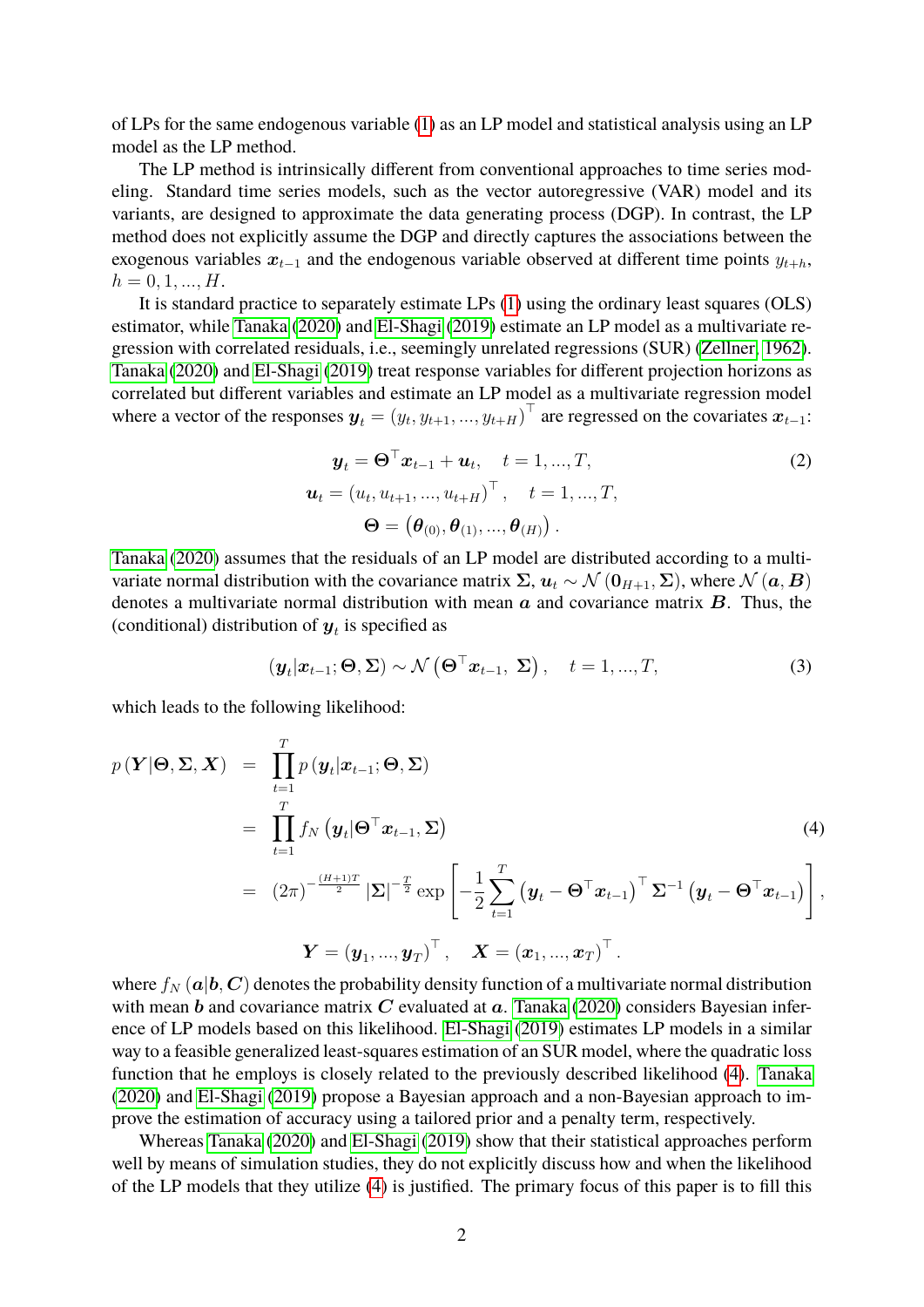gap. We suggest that their SUR-like treatment of LP models is statistically valid by showing that the likelihood [\(4\)](#page-1-0) can be analytically derived from a stationary vector moving average (VMA) process with the normality assumption.

[Lusompa](#page-8-4) [\(2019\)](#page-8-4) proposes Bayesian and non-Bayesian methods to estimate LPs. Unlike the SUR-like treatment in [Tanaka](#page-8-1) [\(2020\)](#page-8-1) and [El-Shagi](#page-8-2) [\(2019\)](#page-8-2), his approach requires estimation of all the LPs for endogenous variables, i.e., the whole system of LPs; thus, it is computationally demanding. Specifically, his Bayesian method is not practical when the number of endogenous variables and/or the number of projection horizons is large. In most situations, it is not necessary to examine all the LPs because analysts' attention is limited to coefficients that represent impulse responses of interest. Thus, confirming the statistical validity of the SUR-like treatment of LPs in [Tanaka](#page-8-1) [\(2020\)](#page-8-1) and [El-Shagi](#page-8-2) [\(2019\)](#page-8-2), which is more parsimonious than that of [Lusompa](#page-8-4) [\(2019\)](#page-8-4), has practical importance.

We discuss the relationship between a VMA process and the SUR-like likelihood of an LP model in two steps. First, we develop the entire system of LPs from a stationary VMA process with normality assumption (Section 2). Second, we define an LP model as a sub-system of the entire system of LPs and derive its probabilistic representation, i.e., the likelihood (Section 3). We see that the covariance matrix of the residuals of an LP model can be represented as a (matrix-valued) function of the parameters of the VMA process and that it is non-diagonal, full rank, and symmetric positive definite. Therefore, the likelihood of an LP model can be specified as in SUR. By means of numerical experiments, we show that the derived representation of the residual covariance matrix can be accurately estimated using the OLS estimator and Bayesian Markov chain Monte Carlo method (Section 4). Therefore, the SUR-like treatment of LP models is tenable for finite samples.

# **2 From VMA Process to Entire System of LPs**

This section derives an entire system of LPs that corresponds to the underlying DGP specified by a VMA process. We assume that data  $\{w_t\}$  are generated from an Lth-order stationary VMA process:

<span id="page-2-1"></span>
$$
\boldsymbol{w}_{t} = \boldsymbol{\varepsilon}_{t} + \sum_{l=1}^{L} \boldsymbol{\Gamma}_{l} \boldsymbol{\varepsilon}_{t-l}, \quad \boldsymbol{\varepsilon}_{t} \sim \mathcal{N}\left(\boldsymbol{0}_{M}, \boldsymbol{\Omega}_{\varepsilon}\right), \quad t = -\infty, ..., T,
$$
\n(5)

where  $w_t = \left( w_t^{\langle 1 \rangle} \right)$  $\langle 1\rangle_{t},...,\,w^{\langle M\rangle}_{t}$  $\binom{M}{t}$  is an *M*-dimensional vector of endogenous variables,  $\varepsilon_t$  is an M-dimensional vector of structural shocks that are distributed according to a multivariate normal distribution with covariance matrix  $\Omega_{\varepsilon}$ , and  $\Gamma_l$  is an M-by-M VMA coefficient matrix. Without loss of generality, intercepts are omitted. The process is not assumed to be fundamental; thus, our discussion applies not only to VAR processes but also to more general multivariate time series. The identification of structural shocks is beyond the scope of this paper; impulse responses can be estimated only when the shocks are exogenous or identified before inference.

An h horizon LP is defined by a projection of  $w_{t+h}$  onto the lags of the endogenous variables,  $w_{t-1}, ..., w_{t-L}$ :

<span id="page-2-0"></span>
$$
\mathbf{w}_{t+h} = \text{Proj}(\mathbf{w}_{t+h}|\mathbf{w}_{t-1},...,\mathbf{w}_{t-L}) + \mathbf{e}_{(h),t+h}, \quad = 0,1,...,H; \ t = 1,...,T,
$$
 (6)

where Proj  $(a|b)$  denotes the orthogonal projection of  $a$  onto  $b$  and  $e_{(h),t+h} = \left(e_{(h)}^{(1)}\right)$  $\langle 1 \rangle \langle h\rangle_{t+h},...,e^{\langle M \rangle}_{(h),h}$  $\binom{\langle M \rangle}{(h), t+h}$ is an  $M$ -dimensional vector of the LP residuals. The orthogonal projection Proj  $(\bm{w}_{t+h}|\bm{w}_{t-1}, ..., \bm{w}_{t-L})$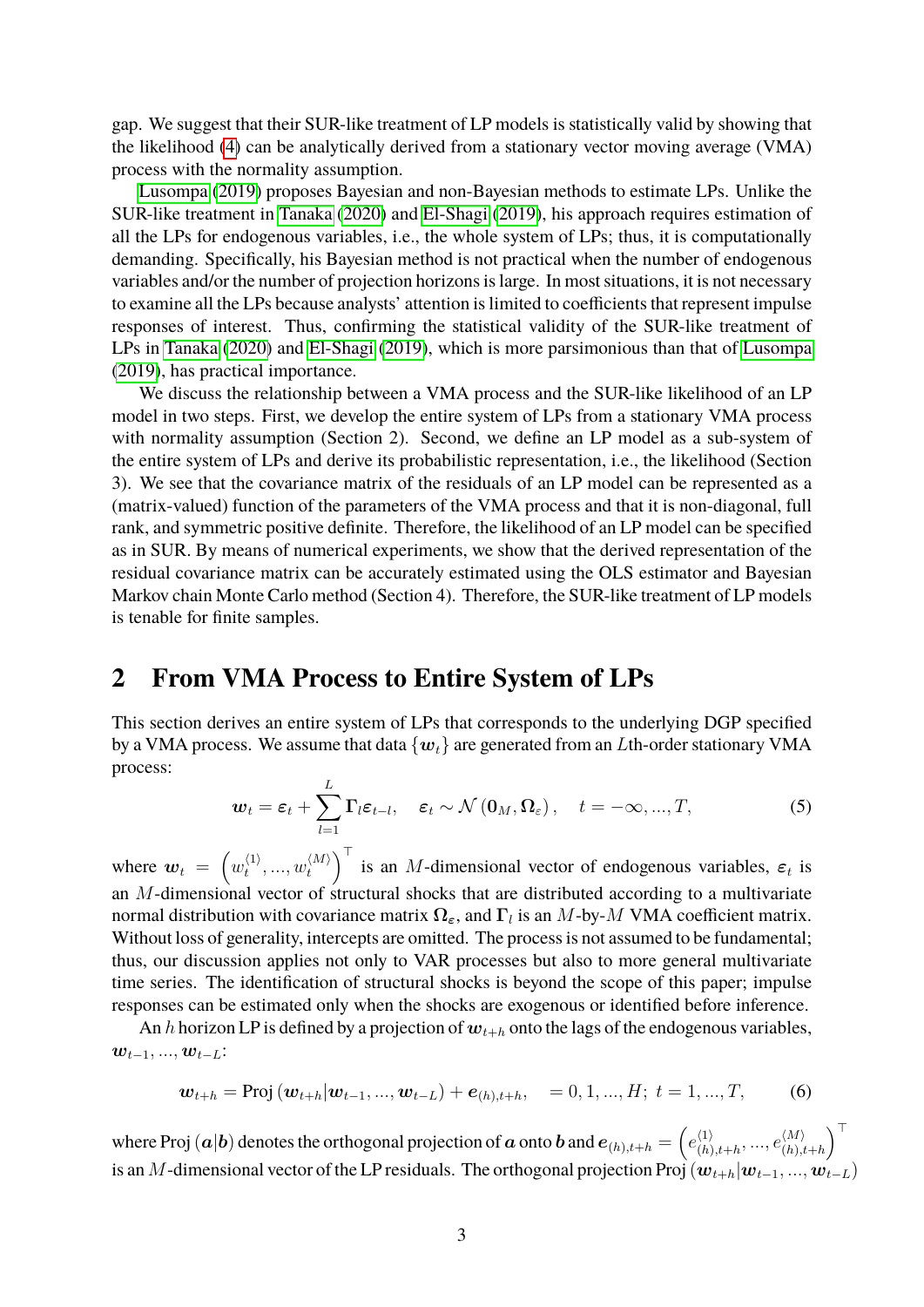is specified by the linear projection  $\sum_{l=1}^{L} \big[\Phi_{(h+1),l}\bm{w}_{t-l}\big]$ , where  $\Phi_{(h),l}$  is an  $M$ -by- $M$  LP coefficient matrix whose  $(m, n)$ -element is denoted by  $\phi_{(h),l}^{(m)\langle n\rangle}$ . Each LP is posed as

$$
\boldsymbol{w}_{t+h} = \sum_{l=1}^{L} [\boldsymbol{\Phi}_{(h+1),l} \boldsymbol{w}_{t-l}] + \boldsymbol{e}_{(h),t+h}, \quad h = 0, 1, ..., H; t = 1, ..., T.
$$

In the following section, we refer to this representation of LPs (or equivalently  $(6)$ ) as the entire system of LPs, in distinction from an LP model for a specific endogenous variable, such as [\(1\)](#page-0-0) and [\(2\)](#page-1-1). Although multivariate time series data are considered, an LP model is not a typical time series model. The purpose of the model is to directly examine the relationship between variables measured at different time points, not to recover the underlying DGP.

The construction of the likelihood of LP models is different from that of the standard multivariate time series models. For instance, if the VMA process [\(5\)](#page-2-1) has a VAR representation, the likelihood of the VAR model is written generically in the following form:

$$
p(\boldsymbol{W} | \mathcal{P}_{VAR}) = \prod_t p(\boldsymbol{w}_t | \boldsymbol{w}_{t-1}, ..., \boldsymbol{w}_{t-L}; \mathcal{P}_{VAR}),
$$

where  $P_{VAR}$  denotes a set of parameters that specify the VAR model. Contrastingly, the likelihood of the LP representation of the VMA process [\(6\)](#page-2-0) is specified as

$$
p(\mathbf{W}|\mathcal{P}_{LP}) = \prod_{m=1}^{M} \prod_{t=1}^{T} \prod_{h=0}^{H} p\left(w_{t+h}^{\langle m \rangle}|\mathbf{w}_{t-1},..., \mathbf{w}_{t-L}; \mathcal{P}_{LP}\right),
$$

where  $P_{LP}$  denotes a set of parameters that specify the entire system of LPs. As shown in [Jordà](#page-8-0) [\(2005\)](#page-8-0), when the true DGP is a VAR process, the LP coefficients  $\Phi_{(h+1),l}$ ,  $l = 1,...,L$ , are parametrized by the coefficients that specify the VAR process.

The residuals of the entire system of LPs  $e_{(h),t+h}$  have autocorrelations. [Lusompa](#page-8-4) [\(2019\)](#page-8-4) shows that the process of  $e_{(h),t+h}$  is known: for  $t = 1, ..., T$ ,

$$
\boldsymbol{e}_{(h),t+h} = \begin{cases} \boldsymbol{v}_{(h),t+h}, & h = 0, \\ \sum_{i=1}^{h} \left[ \boldsymbol{\Gamma}_i \boldsymbol{\varepsilon}_{t+h-i} \right] + \boldsymbol{v}_{(h),t+h}, & h = 1,...,H, \end{cases}
$$

where  $v_{(h),t+h}$  is an M-dimensional vector of serially uncorrelated residuals. In the population, it follows that

$$
\begin{array}{rcl}\n\boldsymbol{v}_{(h),t+h} & = & \varepsilon_{t+h}, \quad h = 0, 1, \dots, H; \ t = 1, \dots, T, \\
\boldsymbol{\Phi}_{(h),1} & = & \Gamma_h, \quad h = 1, \dots, H.\n\end{array}
$$

The residuals are written as

<span id="page-3-0"></span>
$$
\boldsymbol{e}_{(h),t+h} = \begin{cases} \boldsymbol{\varepsilon}_t, & h = 0, \\ \sum_{i=1}^h \left[ \boldsymbol{\Phi}_{(h),1} \boldsymbol{\varepsilon}_{t+h-i} \right] + \boldsymbol{\varepsilon}_{t+h}, & h = 1, ..., H, \end{cases}
$$
(7)

for  $t = 1, ..., T$ .

## **3 From Entire System of LPs to LP model**

An LP model for the mth endogenous variable is defined by extracting a portion of the LPs, or a sub-system, from the remainder of the entire system:

$$
w_{t+h}^{\langle m \rangle} = \sum_{l=1}^{L} \left[ \left( \boldsymbol{\Phi}_{l}^{\langle m \rangle} \right)^{\top} \boldsymbol{w}_{t-l} \right] + e_{(h),t+h}^{\langle m \rangle}, \quad h = 0, 1, ..., H; \ t = 1, ..., T,
$$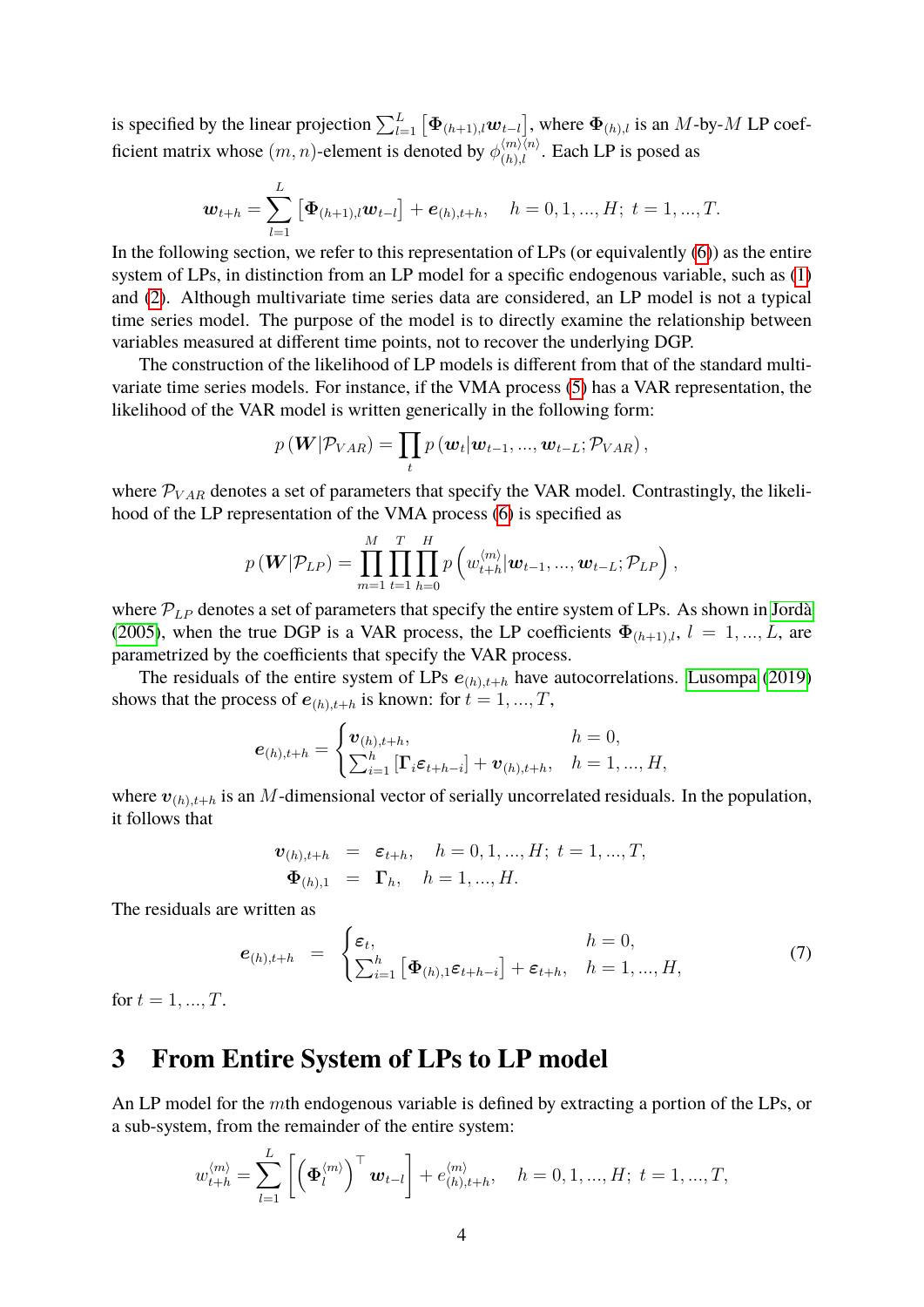$$
\mathbf{\Phi}_{l}^{\langle m \rangle} = \left( \boldsymbol{\phi}_{(0),l}^{\langle m \rangle}, \boldsymbol{\phi}_{(1),l}^{\langle m \rangle}, ..., \boldsymbol{\phi}_{(H),l}^{\langle m \rangle} \right), \quad l = 1, ..., L,
$$

where  $\phi_{(h),l}^{\langle m \rangle}$  is a vector containing the element of the mth row of  $\Phi_{(h),l}$ . This sub-system is summarized in an analogous fashion to [\(2\)](#page-1-1): for  $t = 1, ..., T$ ,

$$
\boldsymbol{w}_{t}^{\langle m \rangle} = \left(\boldsymbol{\Phi}^{\langle m \rangle}\right)^{\top} \tilde{\boldsymbol{w}}_{t-1} + \boldsymbol{e}_{t}^{\langle m \rangle},
$$

$$
\boldsymbol{w}_{t}^{\langle m \rangle} = \left(w_{t}^{\langle m \rangle}, w_{t+1}^{\langle m \rangle}, ..., w_{t+H}^{\langle m \rangle}\right)^{\top}, \quad t = 1, ..., T,
$$

$$
\tilde{\boldsymbol{w}}_{t-1} = \left(\boldsymbol{w}_{t-1}^{\top}, ..., \boldsymbol{w}_{t-L}^{\top}\right)^{\top},
$$

$$
\boldsymbol{e}_{t}^{\langle m \rangle} = \left(e_{t}^{\langle m \rangle}, e_{t+1}^{\langle m \rangle}, ..., e_{t+H}^{\langle m \rangle}\right)^{\top},
$$

$$
\boldsymbol{\Phi}^{\langle m \rangle} = \begin{pmatrix} \boldsymbol{\Phi}_{1}^{\langle m \rangle} \\ \vdots \\ \boldsymbol{\Phi}_{L}^{\langle m \rangle} \end{pmatrix},
$$

The likelihood of the sub-system is structured as

<span id="page-4-1"></span>
$$
p\left(\boldsymbol{W}^{\langle m\rangle}|\mathcal{P}_{LP}\right) = \prod_{t=1}^{T} \prod_{h=0}^{H} p\left(w_{t+h}^{\langle m\rangle}|\boldsymbol{w}_{t-1},..., \boldsymbol{w}_{t-L}; \mathcal{P}_{LP}\right)
$$
  
\n
$$
= \prod_{t=1}^{T} p\left(\boldsymbol{w}_{t}^{\langle m\rangle}|\boldsymbol{w}_{t-1},..., \boldsymbol{w}_{t-L}; \mathcal{P}_{LP}\right),
$$
  
\n
$$
\boldsymbol{W}^{\langle m\rangle} = \left(\boldsymbol{w}_{1}^{\langle m\rangle}, ..., \boldsymbol{w}_{T}^{\langle m\rangle}\right)^{\top}.
$$
\n(8)

This expression corresponds to [\(4\)](#page-1-0).

In the following section, we show that the residuals of the sub-system are distributed according to a multivariate distribution,  $e_t^{\langle m \rangle} \sim \mathcal{N}(\mathbf{0}_{H+1}, \Xi)$ , where  $\Xi$  is a symmetric positive definite matrix, and that the distribution of  $\bm{w}_t^{\langle m \rangle}$  $t^{(m)}$  is specified as

<span id="page-4-0"></span>
$$
\left(\boldsymbol{w}_{t}^{\langle m\rangle}|\tilde{\boldsymbol{w}}_{t-1};\boldsymbol{\Phi}^{\langle m\rangle},\boldsymbol{\Sigma}\right)\sim\mathcal{N}\left(\left(\boldsymbol{\Phi}^{\langle m\rangle}\right)^{\top}\tilde{\boldsymbol{w}}_{t-1},\,\boldsymbol{\Xi}\right),\quad t=1,...,T.\tag{9}
$$

This expression is a mirror image of [\(3\)](#page-1-2). We analytically derive the covariance of the residuals of the sub-system  $e_t^{\langle m \rangle}$  $t_t^{(m)}$  as a matrix-valued function of the parameters of the LP coefficients for the mth endogenous variable and the covariance of the structural shocks  $\Omega_{\varepsilon}$ , which shows that Ξ is proper as a covariance matrix because it is full rank, symmetric, and positive definite. For readers' convenience, the correspondence between the notations in the SUR-like treatment of an LP model [\(4\)](#page-1-0) and the VMA process is summarized in Table 1.

From [\(7\)](#page-3-0), using the LP coefficients and the structural shocks, the residuals can be rewritten as follows: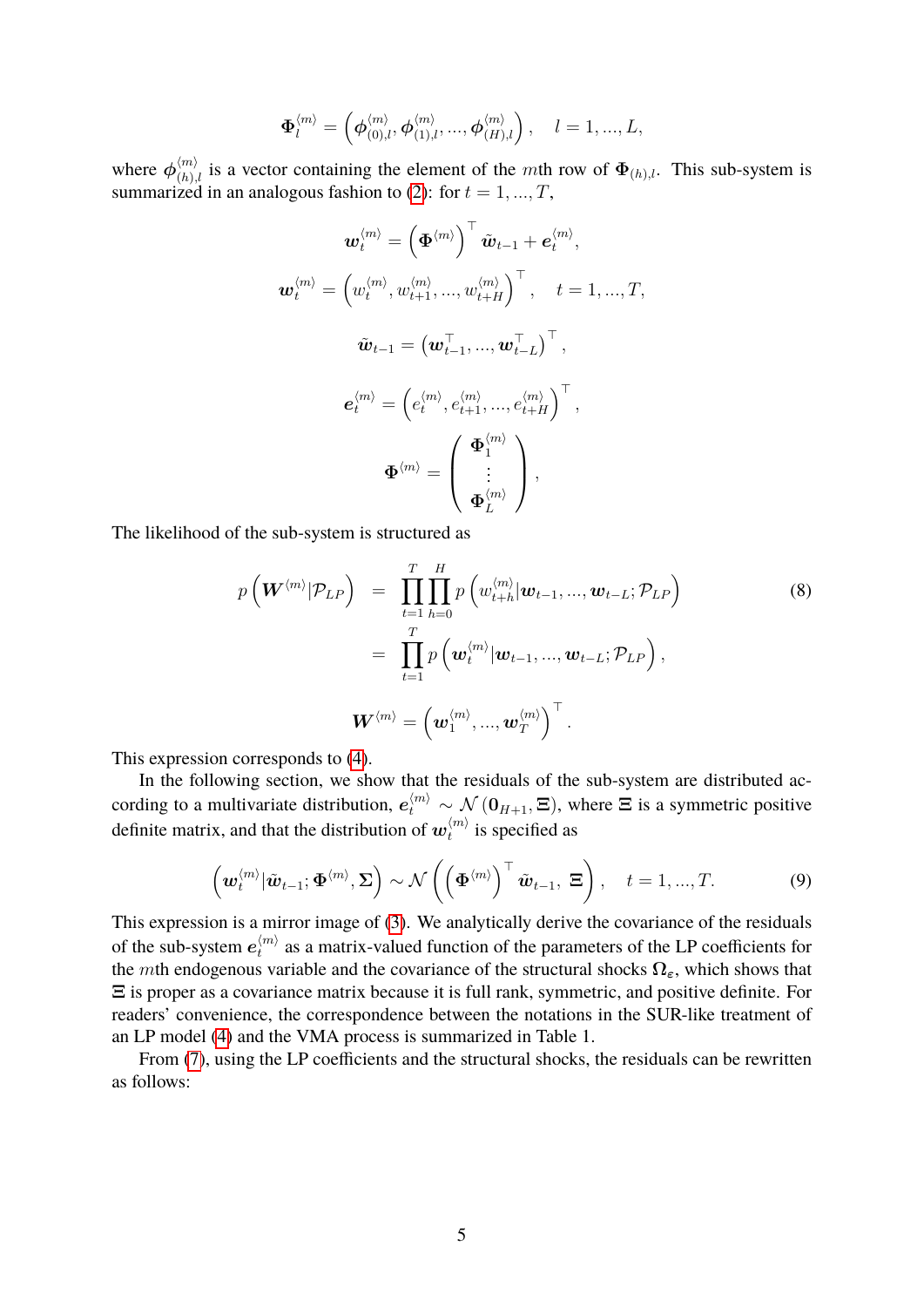$$
\begin{array}{llll} \displaystyle \boldsymbol{e}^{\langle m \rangle}_{t} & = & \displaystyle \left( \begin{array}{c} e^{\langle m \rangle}_{(0),t} \\ e^{\langle m \rangle}_{(1),t+1} \\ e^{\langle m \rangle}_{(2),t+2} \\ \vdots \\ e^{\langle m \rangle}_{(H),t+H} \end{array} \right) \\ & = & \displaystyle \left( \boldsymbol{\phi}^{\langle m \rangle}_{(1),t+H} \right)^{\top} \boldsymbol{\varepsilon}_{t} + \left( \boldsymbol{\phi}^{\langle m \rangle}_{(1),1} \right)^{\top} \boldsymbol{\varepsilon}_{t} + \boldsymbol{\varepsilon}^{\langle m \rangle}_{t+1} \\ & \hspace{-20pt} \vdots \\ & \displaystyle \left( \boldsymbol{\phi}^{\langle m \rangle}_{(2),1} \right)^{\top} \boldsymbol{\varepsilon}_{t} + \left( \boldsymbol{\phi}^{\langle m \rangle}_{(1),1} \right)^{\top} \boldsymbol{\varepsilon}_{t+1} + \boldsymbol{\varepsilon}^{\langle m \rangle}_{t+2} \\ & \vdots \\ & \displaystyle \left( \boldsymbol{\phi}^{\langle m \rangle}_{(H),1} \right)^{\top} \boldsymbol{\varepsilon}_{t} + \left( \boldsymbol{\phi}^{\langle m \rangle}_{(H-1),1} \right)^{\top} \boldsymbol{\varepsilon}_{t+1} + \cdots + \left( \boldsymbol{\phi}^{\langle m \rangle}_{(1),1} \right)^{\top} \boldsymbol{\varepsilon}_{t+H-1} + \boldsymbol{\varepsilon}^{\langle m \rangle}_{t+H} \end{array} \right). \end{array}
$$

Let  $\mathbf{L}_m$  denote an M-dimensional vector of zeros, where the mth element is replaced by one. The residuals are arranged as

$$
\mathbf{e}_{t}^{\langle m \rangle} = \begin{pmatrix}\n\mathbf{L}_{m}^{\top} \mathbf{\varepsilon}_{t} \\
\left(\boldsymbol{\phi}_{(1),1}^{\langle m \rangle}\right)^{\top} \mathbf{\varepsilon}_{t} + \mathbf{L}_{m}^{\top} \mathbf{\varepsilon}_{t+1} \\
\left(\boldsymbol{\phi}_{(2),1}^{\langle m \rangle}\right)^{\top} \mathbf{\varepsilon}_{t} + \left(\boldsymbol{\phi}_{(1),1}^{\langle m \rangle}\right)^{\top} \mathbf{\varepsilon}_{t+1} + \mathbf{L}_{m}^{\top} \mathbf{\varepsilon}_{t+2} \\
\vdots \\
\left(\boldsymbol{\phi}_{(H),1}^{\langle m \rangle}\right)^{\top} \mathbf{\varepsilon}_{t} + \left(\boldsymbol{\phi}_{(H-1),1}^{\langle m \rangle}\right)^{\top} \mathbf{\varepsilon}_{t+1} + \dots + \left(\boldsymbol{\phi}_{(1),1}^{\langle m \rangle}\right)^{\top} \mathbf{\varepsilon}_{t+H-1} + \mathbf{L}_{m}^{\top} \mathbf{\varepsilon}_{t+H} \\
\left(\boldsymbol{\phi}_{(1),1}^{\langle m \rangle}\right)^{\top} \mathbf{\varepsilon}_{t} + \left(\boldsymbol{\phi}_{(1),1}^{\langle m \rangle}\right)^{\top} \mathbf{\varepsilon}_{t+1} + \dots + \left(\boldsymbol{\phi}_{(1),1}^{\langle m \rangle}\right)^{\top} \mathbf{\varepsilon}_{t+H-1} + \mathbf{L}_{m}^{\top} \mathbf{\varepsilon}_{t+H} \\
\left(\boldsymbol{\phi}_{(2),1}^{\langle m \rangle}\right)^{\top} \mathbf{\varepsilon}_{m}^{\top} \\
\vdots \\
\left(\boldsymbol{\phi}_{(H),1}^{\langle m \rangle}\right)^{\top} \left(\boldsymbol{\phi}_{(H-1),1}^{\langle m \rangle}\right)^{\top} \cdots \left(\boldsymbol{\phi}_{(1),1}^{\langle m \rangle}\right)^{\top} \mathbf{\varepsilon}_{m}^{\top}\n\end{pmatrix}\n\begin{pmatrix}\n\mathbf{\varepsilon}_{t} \\
\mathbf{\varepsilon}_{t+1} \\
\mathbf{\varepsilon}_{t+2} \\
\vdots \\
\mathbf{\varepsilon}_{t+H}\n\end{pmatrix}.
$$

The covariance of  $e_t^{\langle m \rangle}$  $t_t^{(m)}$  is represented using the LP coefficients and the covariance matrix of the structural shocks as

<span id="page-5-0"></span>
$$
\mathbf{\Xi} = \bar{\mathbf{\Phi}}^{\langle m \rangle} \left( \mathbf{I}_{H+1} \otimes \mathbf{\Omega}_{\varepsilon} \right) \left( \bar{\mathbf{\Phi}}^{\langle m \rangle} \right)^{\top},\tag{10}
$$

<span id="page-5-1"></span>
$$
\bar{\Phi}^{\langle m \rangle} = \begin{pmatrix} \boldsymbol{\iota}_m^{\top} & \boldsymbol{\iota}_m^{\top} \\ \left(\boldsymbol{\phi}_{(1),1}^{\langle m \rangle}\right)^{\top} & \boldsymbol{\iota}_m^{\top} \\ \left(\boldsymbol{\phi}_{(2),1}^{\langle m \rangle}\right)^{\top} & \left(\boldsymbol{\phi}_{(1),1}^{\langle m \rangle}\right)^{\top} & \boldsymbol{\iota}_m^{\top} \\ \vdots & \vdots & \ddots & \vdots \\ \left(\boldsymbol{\phi}_{(H),1}^{\langle m \rangle}\right)^{\top} & \left(\boldsymbol{\phi}_{(H-1),1}^{\langle m \rangle}\right)^{\top} & \cdots & \left(\boldsymbol{\phi}_{(1),1}^{\langle m \rangle}\right)^{\top} & \boldsymbol{\iota}_m^{\top} \end{pmatrix} . \tag{11}
$$

This expression implies that  $\Xi$  is non-diagonal, full rank, and symmetric positive definite. Thus,  $\Xi$  is properly defined as a covariance matrix, and the distribution of  $\boldsymbol{w}_t^{(m)}$  $t^{(m)}$  can be written in the form of  $(9)$ .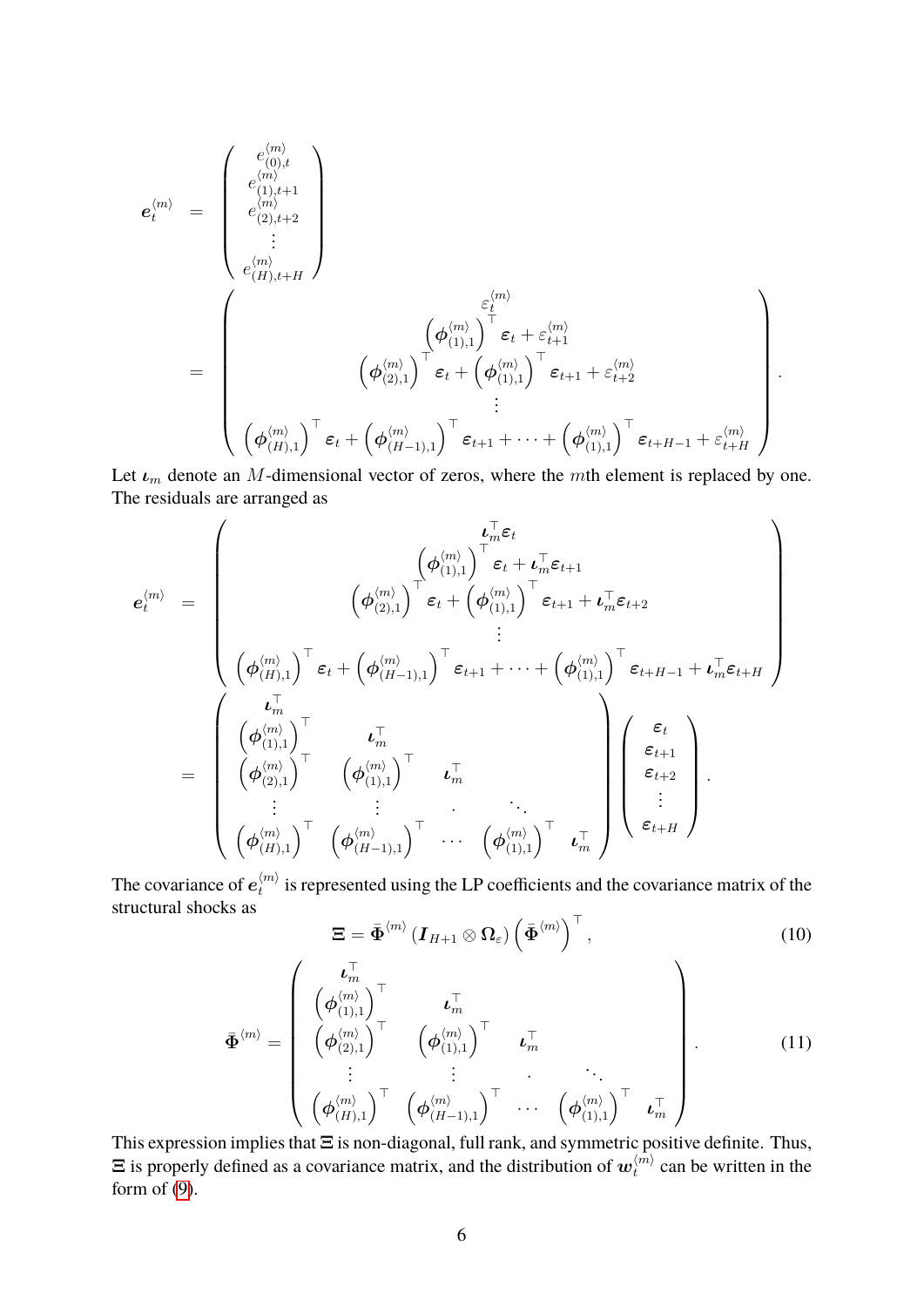Given  $\Omega_{\varepsilon}$ , the likelihood of this sub-system is independent from the VMA coefficients for the remainder of the whole system [\(6\)](#page-2-0), because  $\bar{\Phi}^{\langle m\rangle}$  does not contain the LP coefficients for the remaining endogenous variables, namely,  $\phi_{(h)}^{\langle m' \rangle}$  $\binom{\langle m' \rangle}{(h),1}, h = 0, 1, ..., H; m' \neq m.$  Therefore, to recover the LP coefficients from the data, it is sufficient to estimate the sub-system. The likelihood [\(8\)](#page-4-1) is specified as follows:

$$
p\left(\mathbf{W}^{\langle m \rangle}|\mathbf{\Phi}^{\langle m \rangle},\Xi\right) = \prod_{t=1}^{T} p\left(\mathbf{w}_{t}^{\langle m \rangle}|\tilde{\mathbf{w}}_{t-1};\mathbf{\Phi}^{\langle m \rangle},\Xi\right)
$$
  
\n
$$
= \prod_{t=1}^{T} f_{N}\left(\mathbf{w}_{t}^{\langle m \rangle}|\left(\mathbf{\Phi}^{\langle m \rangle}\right)^{\top}\tilde{\mathbf{w}}_{t-1},\Xi\right)
$$
  
\n
$$
= (2\pi)^{-\frac{(H+1)T}{2}}|\Xi|^{-\frac{T}{2}}\exp\left[-\frac{1}{2}\sum_{t=1}^{T}\left(\mathbf{w}_{t}^{\langle m \rangle} - \left(\mathbf{\Phi}^{\langle m \rangle}\right)^{\top}\tilde{\mathbf{w}}_{t-1}\right)^{\top}
$$
  
\n
$$
\Xi^{-1}\left(\mathbf{w}_{t}^{\langle m \rangle} - \left(\mathbf{\Phi}^{\langle m \rangle}\right)^{\top}\tilde{\mathbf{w}}_{t-1}\right)\right]
$$

There is a correspondence between this likelihood presentation and the SUR-like likelihood [\(4\)](#page-1-0).

From the foregoing analysis, we confirm that the probabilistic representations of an LP model in [\(9\)](#page-4-0), and thus, [\(3\)](#page-1-2) are justifiable when the true DGP is a stationary VMA process with the normality assumption and that the likelihood of an LP model based on the SUR-like treatment [\(4\)](#page-1-0), which is applied in [Tanaka](#page-8-1) [\(2020\)](#page-8-1), is statistically valid.

[Lusompa](#page-8-4) [\(2019\)](#page-8-4) proposes a Bayesian method to estimate the entire system of LPs [\(6\)](#page-2-0). His posterior simulation algorithm consists of two steps. First, the horizon 0 LP, which is equivalent to a VAR model, is estimated. Second, for each draw, the remaining coefficients are simulated from the conditional posteriors sequentially for  $h = 1, 2, ..., H$ . This algorithm is computationally demanding, because all the coefficient matrices of the entire system are inferred. In most situations, the analyst's focus is limited to a small portion of these matrices, e.g., coefficients that represent impulse responses of interest. Thus, inference about the whole system is unnecessary. As long as structural shocks of interest are identified before inference, the SUR-like treatment of LPs is advantageous to the approach of [Lusompa](#page-8-4) [\(2019\)](#page-8-4).

#### **4 Numerical Illustration**

By numerical experiments, we investigate the small-sample performance of non-Bayesian and Bayesian approaches in the inference of an LP model. Synthetic data are generated from the following VMA process:

$$
\boldsymbol{w}_t = \boldsymbol{\varepsilon}_t + \sum_{l=1}^L \boldsymbol{\Gamma}_l \boldsymbol{\varepsilon}_{t-l}, \quad \boldsymbol{\varepsilon}_t \sim \mathcal{N}\left(\boldsymbol{0}_M, \boldsymbol{\Omega}_{\varepsilon}\right).
$$

We fix  $M = 3$ ,  $L = 5$ ,  $H = 7$ , and  $T = 200$ . Our focus is inference of the responses of the second element of  $w_t$  to the first element of  $w_t$ , which is exogenous to the system. A covariate vector  $\boldsymbol{x}_t$  includes  $L$  lags of  $\boldsymbol{w}_t$  and an intercept. The parameters for the synthetic data are randomly generated. Let  $\gamma_{i,j,l}$  denote the  $(i, j)$ -element of  $\Gamma_l$ . The first element of  $w_t$  is a preidentified structural shock  $w_{1,t} = \varepsilon_{1,t}$ ; thus, all the first rows of  $\Gamma_l$  are zero. A sequence of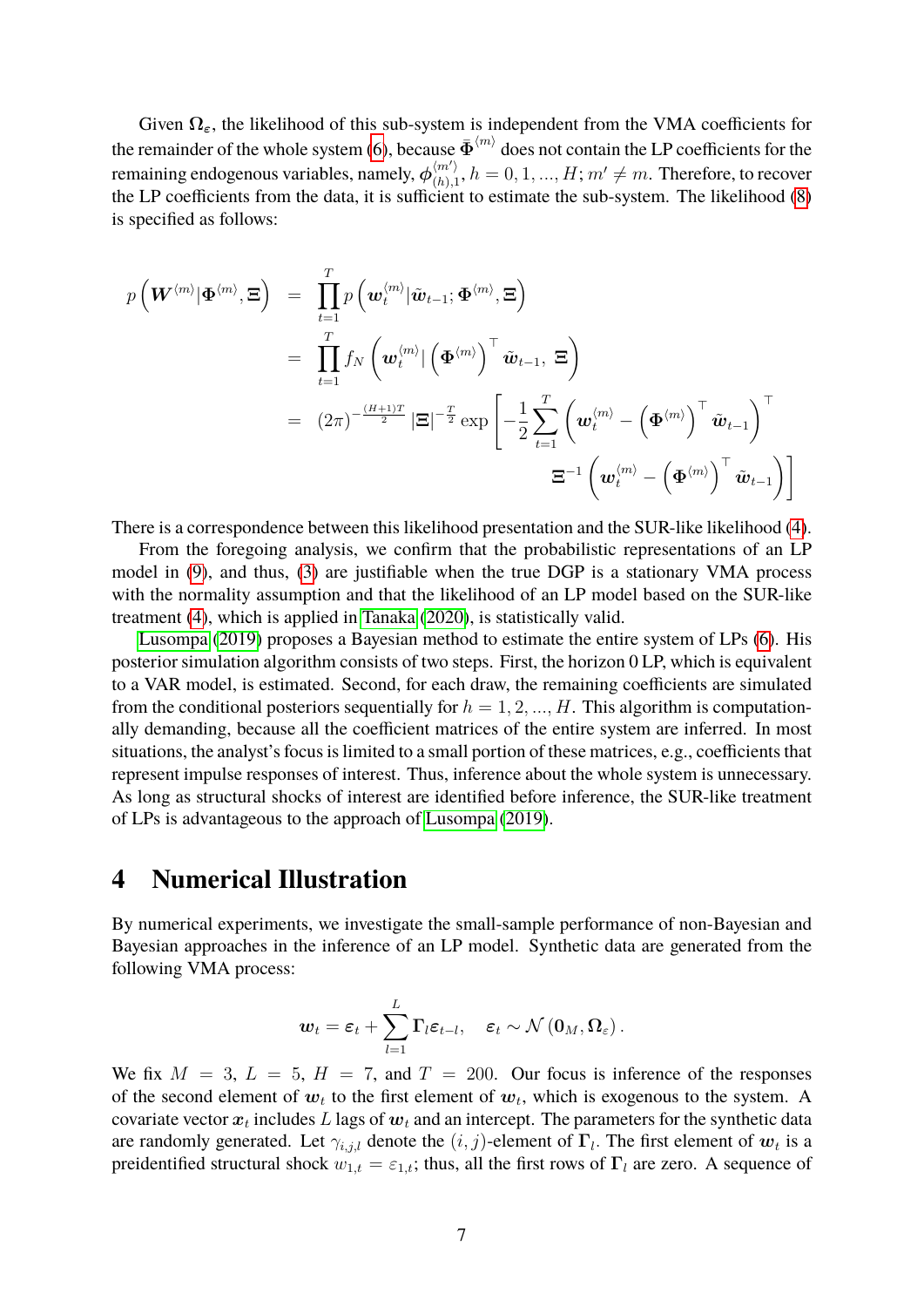the  $(2,1)$ -elements of  $\Gamma_l$ , which is denoted by  $\bm{\gamma}_{IRF}=\{\gamma_{2,1,1},...,\gamma_{2,1,L}\},$  represents the impulse responses of interest. The elements of  $\gamma_{IBF}$  are specified as

$$
\gamma_{2,1,l} = \frac{l \exp\left(d\left(1 - l\right)\right)}{\sum_{l=1}^{L} l \exp\left(d\left(1 - l\right)\right)}, \quad l = 1, ..., L,
$$

where d is a parameter that controls the shape of the impulse response function. We fix  $d =$ 0.8. The diagonal elements of  $\Gamma_1$  are uniformly sampled from the unit interval, (0, 1). The second to third rows of  $\Gamma_l$  are set to  $\Gamma_{2:3,1:3,l} = 0.5 (L - l) L^{-1} \Gamma^*$ , where each entry of  $\Gamma^*$  is independently generated from the standard normal distribution. The covariance matrix of  $\varepsilon_t$  is specified by  $\mathbf{\Omega}_{\varepsilon} =$  blkdiag  $(\omega_1^2, \mathbf{\Omega}_{\varepsilon}^*$  $(\epsilon)$ .  $\omega_1^2$  is simulated from an inverse gamma distribution with a shape parameter of 1 and scale parameter of 1, while  $\Omega_{\epsilon}^{*}$  $\frac{1}{\varepsilon}$  is simulated from an inverse Wishart distribution with scale matrix  $I_2$  and 2 degrees of freedom.

First, we consider a feasible generalized least-squares estimator, as discussed in [El-Shagi](#page-8-2) [\(2019\)](#page-8-2). In the first step,  $\Theta$  is estimated using the OLS estimator,

$$
\hat{\Theta} = \left( \boldsymbol{X}^{\top} \boldsymbol{X} \right)^{-1} \boldsymbol{X}^{\top} \boldsymbol{Y},
$$

where  $\bm{Y}=(\bm{y}_1,...,\bm{y}_T)^\top$  and  $\bm{X}=(\bm{x}_0,\bm{x}_1,...,\bm{x}_{T-1})^\top$ . Second,  $\Sigma$  is estimated based on the OLS residuals,

$$
\hat{\mathbf{\Sigma}} = T^{-1} \left( \mathbf{Y} - \mathbf{X} \hat{\mathbf{\Theta}} \right)^{\top} \left( \mathbf{Y} - \mathbf{X} \hat{\mathbf{\Theta}} \right).
$$

The second-step estimate of  $\Theta$  is obtained using  $\hat{\Sigma}$ . The system might be re-estimated iteratively. The validity of this approach hinges critically on the precision of  $\Sigma$ . The parameters  $\Gamma_l$ and  $\Sigma_{\varepsilon}$  are generated once and are fixed throughout the experiment, while the structural shocks  $\varepsilon_t$  are randomly generated for each trial. Figures 1–3 compare  $\Sigma$  for 1,000 synthetic data with the true value of  $\Sigma$  given by [\(10\)](#page-5-0) and [\(11\)](#page-5-1). Vertical lines denote the true values, and the histograms represent the OLS estimates of  $\Sigma$  for different data. As evident from these figures,  $\Sigma$ can be consistently estimated based on the OLS residuals. Figure 4 shows histograms of the estimates of  $\gamma_{IRF}$ . We see that  $\gamma_{IRF}$  can be estimated by the OLS estimator.

Next, in a similar vein, we consider the Bayesian inference of an LP model. To minimize the influence of priors on the posterior, we employ a flat prior for  $\Theta$ ,  $p(\Theta) \propto 1$ , and a scaleinvariant Jeffreys prior for  $\Sigma, p\,(\Sigma) \propto |\Sigma|^{-(H+2)/2}.$  Posterior draws are simulated using a Gibbs sampler, and the conditionals are specified as

$$
\begin{aligned} &\text{vec}\left(\mathbf{\Theta}\right)\left[\mathbf{\Sigma},\boldsymbol{Y},\boldsymbol{X}\sim\mathcal{N}\left(m,\boldsymbol{P}^{-1}\right), \right.\\ &\left.\boldsymbol{m}=\boldsymbol{P}^{-1}\left(\boldsymbol{\Sigma}^{-1}\otimes\boldsymbol{X}^{\top}\right)\text{vec}\left(\boldsymbol{Y}\right), \right.\\ &\left.\boldsymbol{P}=\boldsymbol{\Sigma}^{-1}\otimes\boldsymbol{X}^{\top}\boldsymbol{X}, \right.\\ &\left.\boldsymbol{\Sigma}\vert\boldsymbol{\Theta},\boldsymbol{Y},\boldsymbol{X}\sim\mathcal{IW}\left(\boldsymbol{T},\left(\boldsymbol{Y}-\boldsymbol{X}\boldsymbol{\Theta}\right)^{\top}\left(\boldsymbol{Y}-\boldsymbol{X}\boldsymbol{\Theta}\right)\right), \end{aligned}
$$

where  $\mathcal{IW}(a, B)$  denotes an inverse Wishart distribution with a degrees of freedom and scale matrix  $B$ . We generate 11,000 draws and use the last 10,000 draws for the posterior analysis. All the chains in the experiments passed the [Geweke](#page-8-5) [\(1992\)](#page-8-5) test at the 5 percent level. Figures 5–7 contain histograms of the posterior mean estimates of  $\Sigma$ . As with the OLS estimator, the posterior means of  $\Sigma$  are distributed around the true values. Figure 8 depicts histograms of the posterior mean estimates of the impulse responses of interest. The estimated impulse responses are distributed around the true values. Therefore, Bayesian analysis based on the SUR-like treatment of LP models is tenable for finite samples.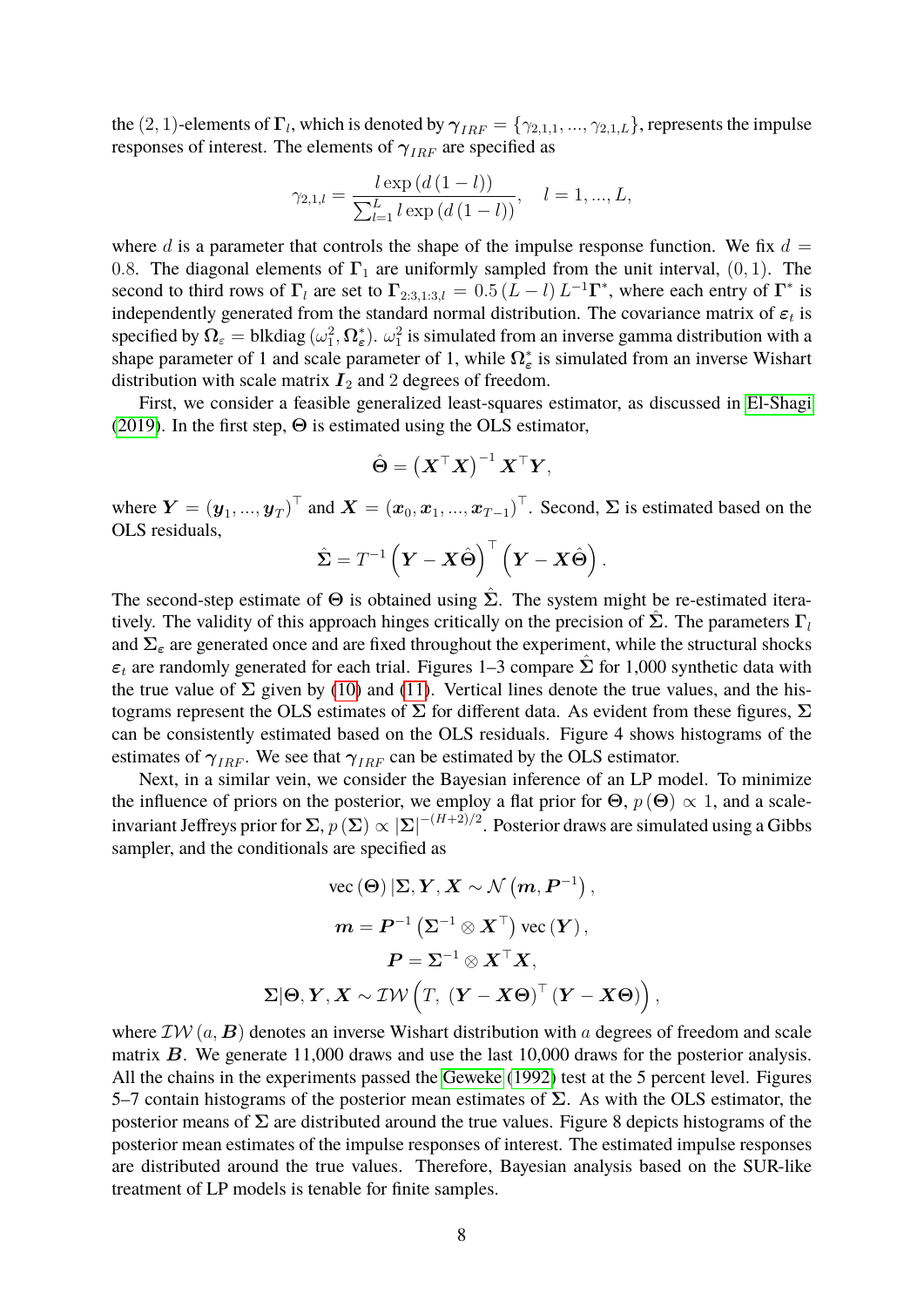## **References**

- <span id="page-8-2"></span>El-Shagi, M. (2019) "A Simple Estimator for Smooth Local Projections," *Applied Economics Letters*, Vol. 26, No. 10, 830–834.
- <span id="page-8-5"></span>Geweke, J. (1992) "Evaluating the Accuracy of Sampling-based Approaches to the Calculations of Posterior Moments," *Bayesian Statistics*, Vol. 4, 641–649.
- <span id="page-8-0"></span>Jordà, Ò. (2005) "Estimation and Inference of Impulse Responses Local Projections," *American Economic Review*, Vol. 95, No. 1, 161–182.
- <span id="page-8-4"></span>Lusompa, A. (2019) "Local Projections, Autocorrelations, and Efficiency," *preprint, University of California, Irvine*.
- <span id="page-8-1"></span>Tanaka, M. (2020) "Bayesian Inference of Local Projections with Roughness Penalty Priors," *Computational Economics*, Vol. 55, No. 2, 629–651.
- <span id="page-8-3"></span>Zellner, A. (1962) "An Efficient Method of Estimating Seemingly Unrelated Regressions and Tests for Aggregation Bias," *Journal of the American Statistical Association*, Vol. 57, No. 298, 348–368.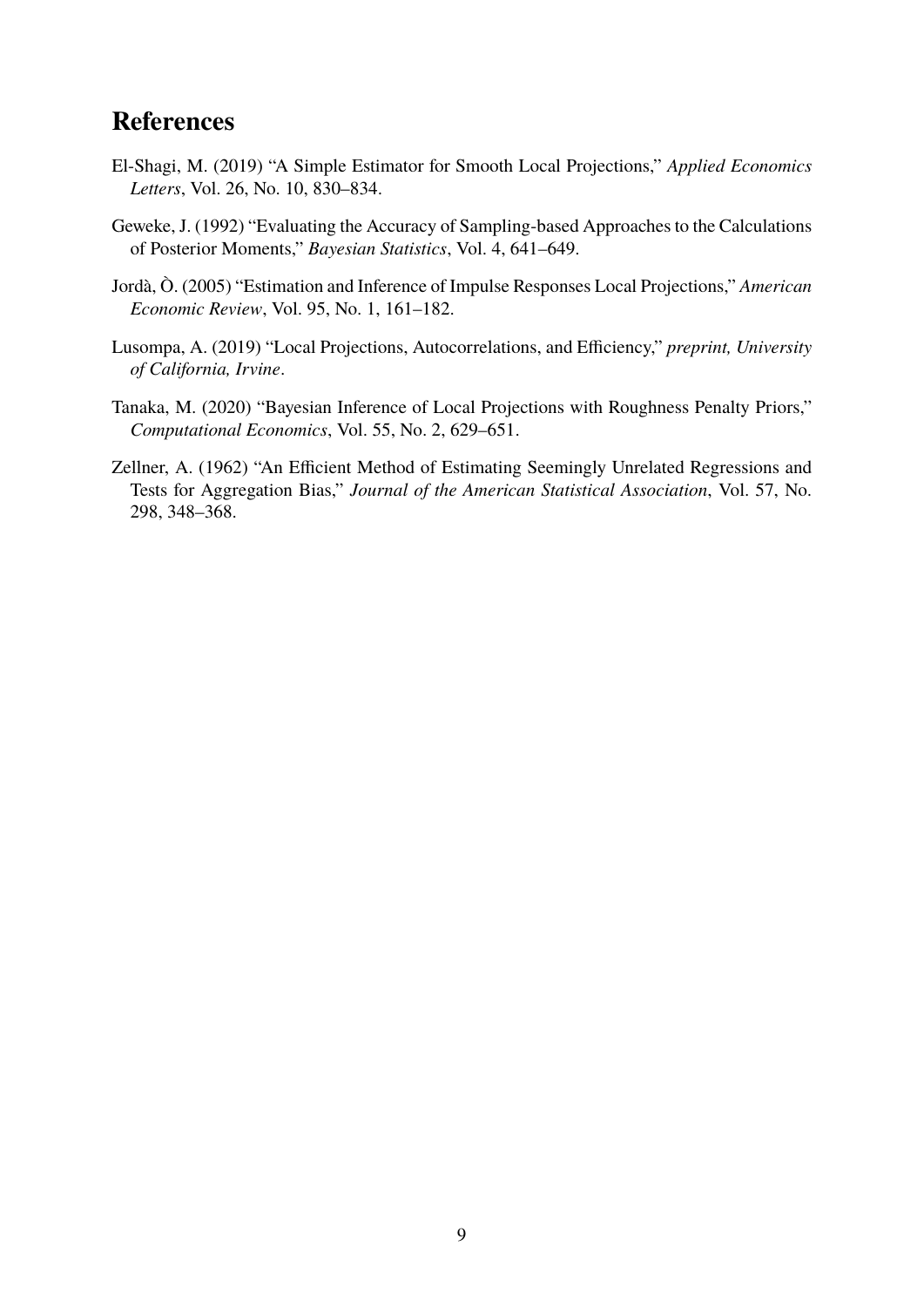|                                           | and it control control in the service                                                                             |                                                        |                                                                                                                                                                                                                                                                                                                                                                  |
|-------------------------------------------|-------------------------------------------------------------------------------------------------------------------|--------------------------------------------------------|------------------------------------------------------------------------------------------------------------------------------------------------------------------------------------------------------------------------------------------------------------------------------------------------------------------------------------------------------------------|
| Description                               | Notations in LP model                                                                                             |                                                        | Notations in VMA process                                                                                                                                                                                                                                                                                                                                         |
| Endogenous variable of interest           | $y_{t+h}$                                                                                                         | ⇕                                                      | $w_{t+h}^{(m)}$                                                                                                                                                                                                                                                                                                                                                  |
| Vector of endogenous variable of interest | $(y_t, y_{t+1}, , y_{t+H})$<br>$\boldsymbol{y}_t =$                                                               | ⇕                                                      | $\boldsymbol{w}_t^{(m)}=\left(w_t^{(m)},w_{t+1}^{(m)},,w_{t+H}^{(m)}\right)$                                                                                                                                                                                                                                                                                     |
| Vector of exogenous variables             | $x_{t-1}$                                                                                                         | ⇕                                                      | $\tilde{\bm{w}}_{t-1} = \left(\bm{w}_{t-1}^{\top},,\bm{w}_{t-L}^{\top}\right)^{\top}$                                                                                                                                                                                                                                                                            |
| Vector of LP residuals                    | $\boldsymbol{u}_t = \begin{pmatrix} u_{(0),t+0}, u_{(1),t+1},,u_{(H),t+H} \end{pmatrix}^\top \ \ \Leftrightarrow$ |                                                        | $e_t^{(m)} = \left(e_{(0),t}^{(m)}, e_{(1),t+1}^{(m)},,e_{(H),t+H}^{(m)}\right)^{T}$                                                                                                                                                                                                                                                                             |
| Matrix of LP coefficients                 | $\left(\bm{\theta}_{(0)}, \bm{\theta}_{(1)}, , \bm{\theta}_{(H)}\right)$<br>$\mathbb{G}$                          | $\left  {}\right $<br>$\Leftrightarrow$ $\Phi^{(m)}$ . | $\phi_{(H),L}^{\langle m \rangle}$<br>$\phi_{(H),L}^{\langle m \rangle}$<br>$\phi_{(0),1}^{\langle m\rangle} \quad \phi_{(1),1}^{\langle m\rangle}$<br>$\boldsymbol{\phi}_{(1),L}^{\langle m \rangle}$<br>$\boldsymbol{\phi}_{(0),L}^{\langle m \rangle}$<br>$\begin{array}{c} \hline \end{array}$<br>$\Phi_1^{\langle m \rangle}$ $\bigwedge$<br>$\Phi_L^{(m)}$ |
| Covariance matrix of LP residuals         | $\overline{\mathsf{M}}$                                                                                           | ⇕                                                      |                                                                                                                                                                                                                                                                                                                                                                  |

Table 1: Correspondence of notations Table 1: Correspondence of notations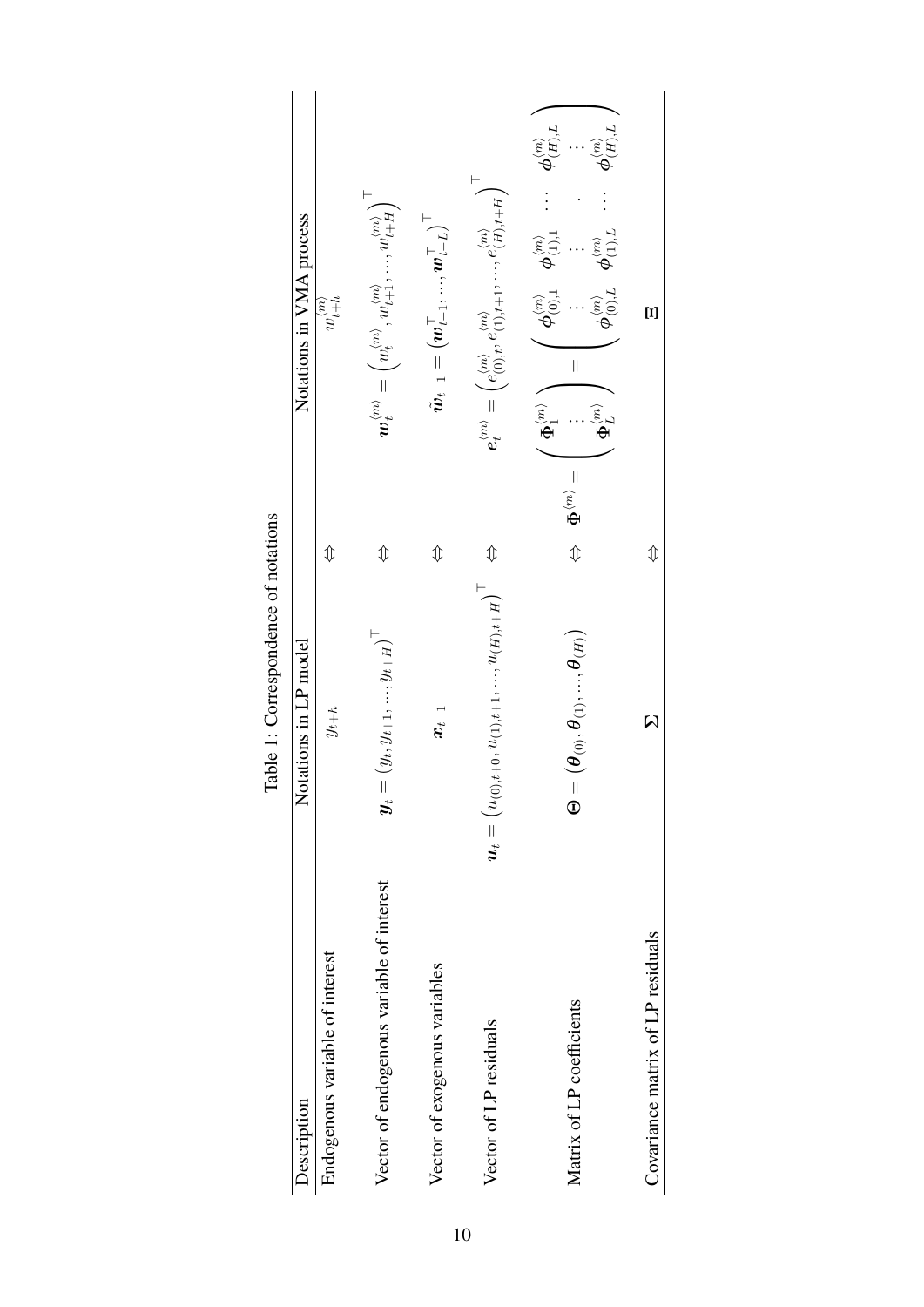

Figure 1: OLS estimates of  $\Sigma(1)$ 

Note: The shaded areas indicate the histograms of the OLS estimates of  $\Sigma$ . The vertical lines trace the corresponding true values.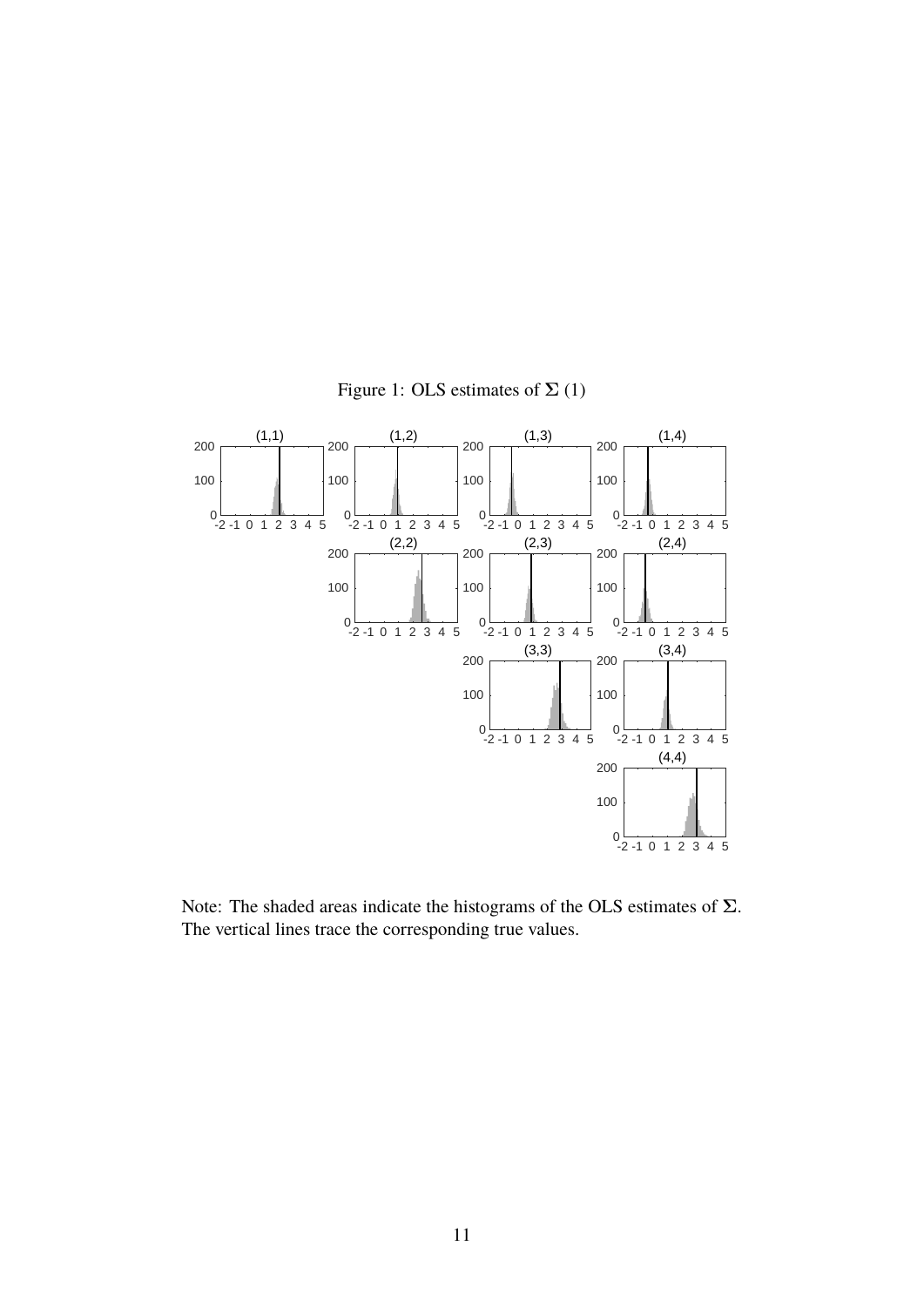

Figure 2: OLS estimates of  $\Sigma$  (2)

Note: The shaded areas indicate the histograms of the OLS estimates of  $\Sigma$ . The vertical lines trace the corresponding true values.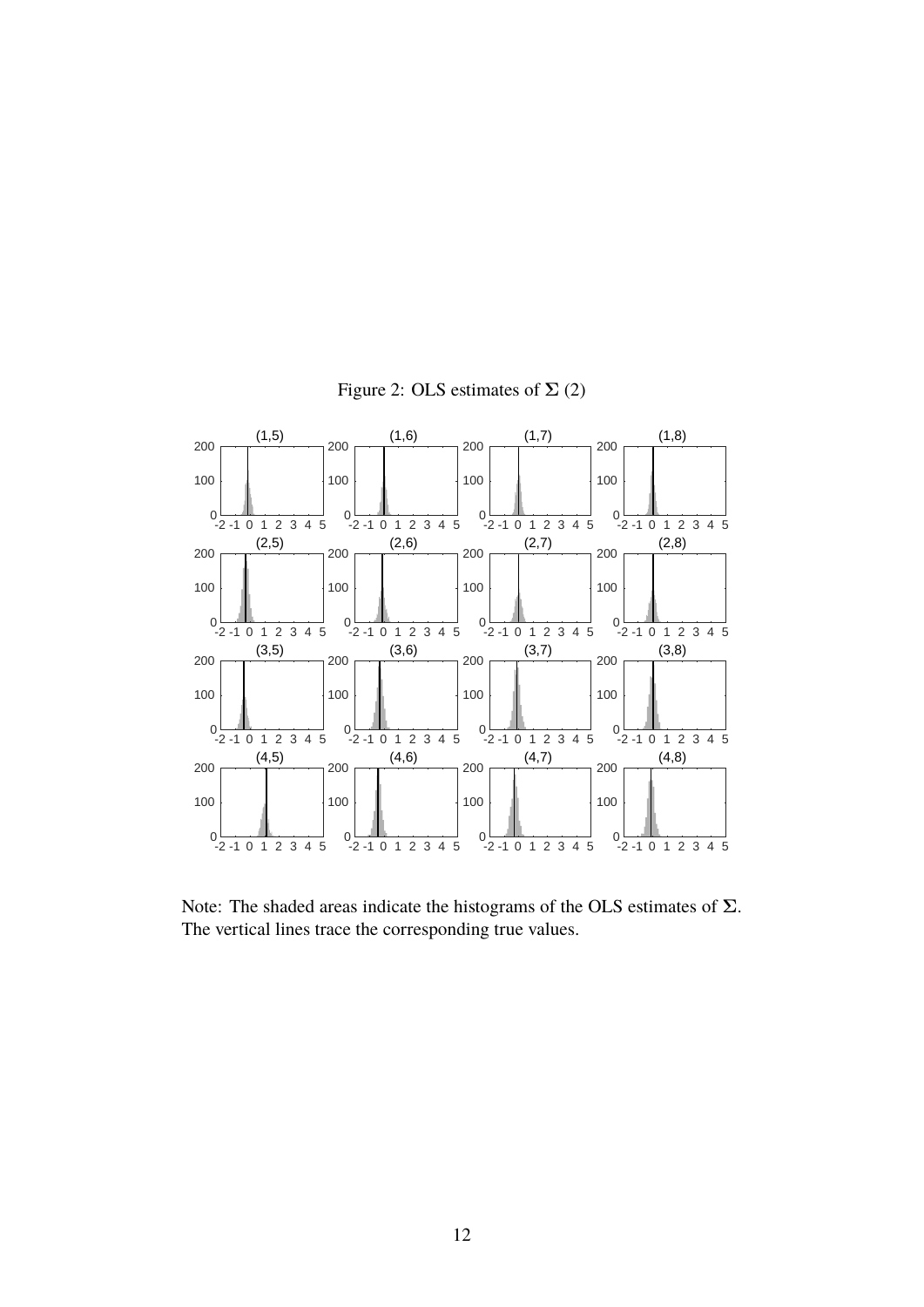

Figure 3: OLS estimates of  $\Sigma$  (3)

Note: The shaded areas indicate the histograms of the OLS estimates of  $\Sigma$ . The vertical lines trace the corresponding true values.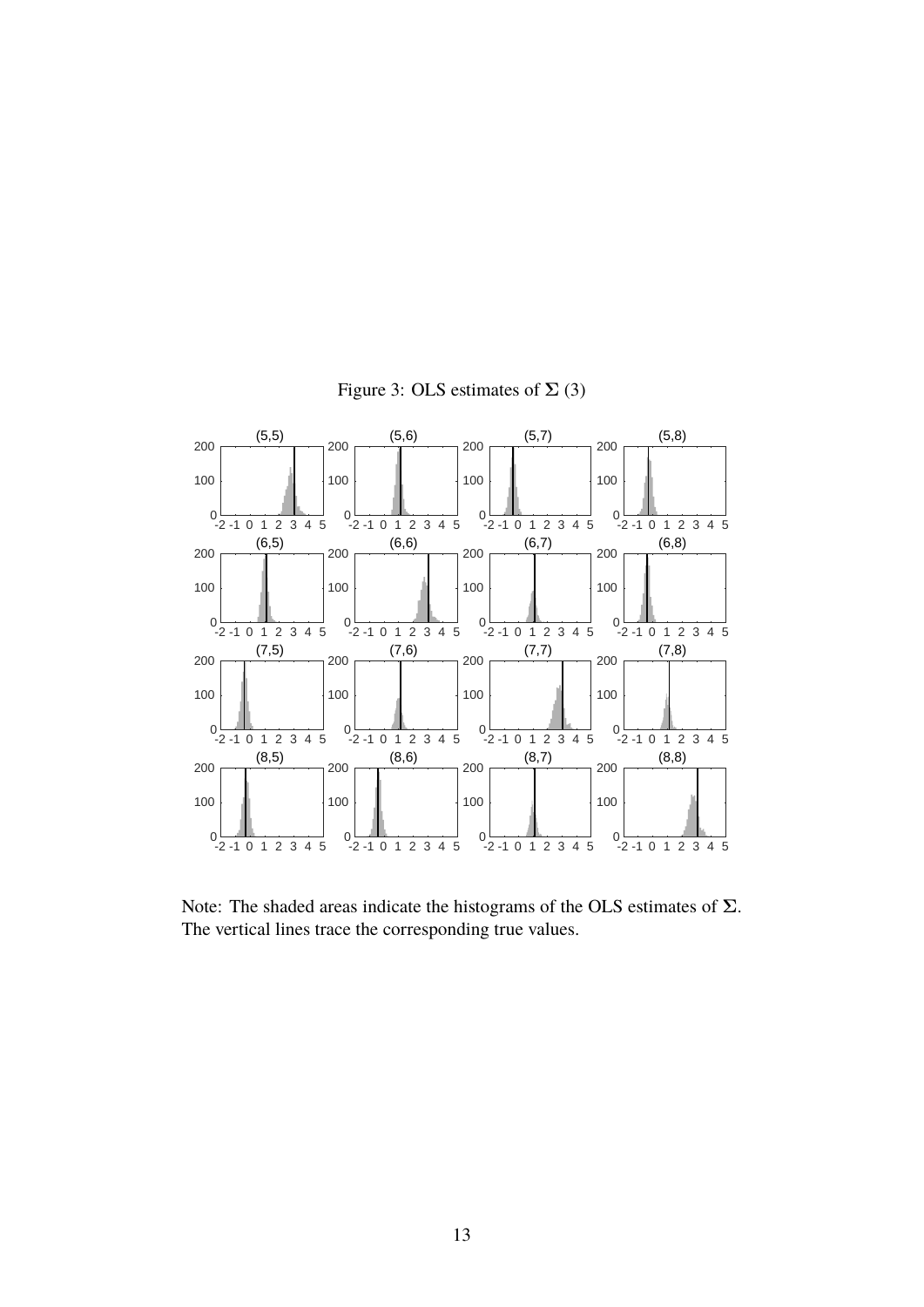

Figure 4: OLS estimates of  $\gamma_{IRF}$ 

Note: The shaded areas indicate the histograms of the OLS estimates of  $\gamma_{IRF}$ . The vertical lines trace the corresponding true values.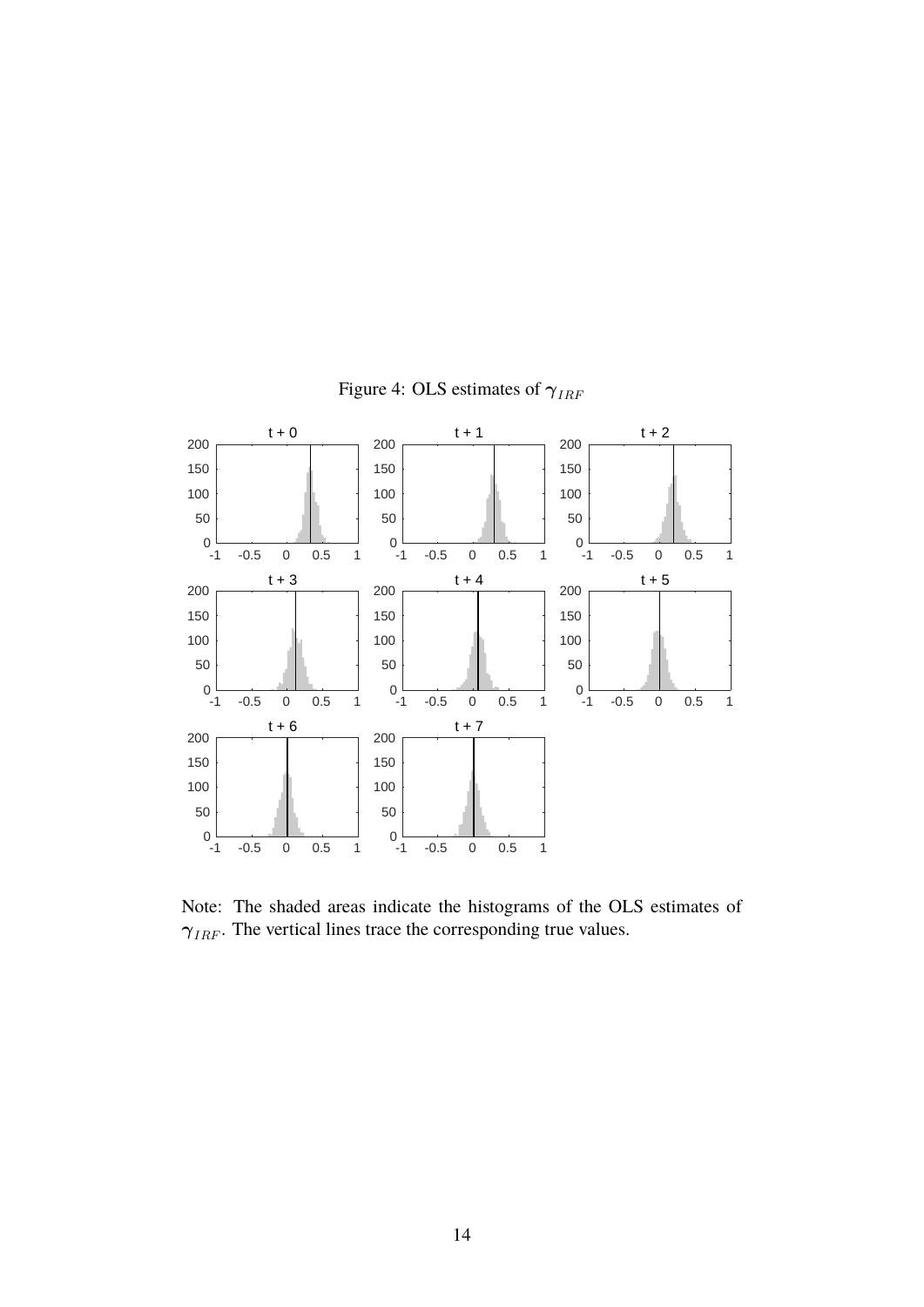

Figure 5: Posterior mean estimates of  $\Sigma(1)$ 

Note: The shaded areas indicate the histograms of the posterior mean estimates of  $\Sigma$ . The vertical lines trace the corresponding true values.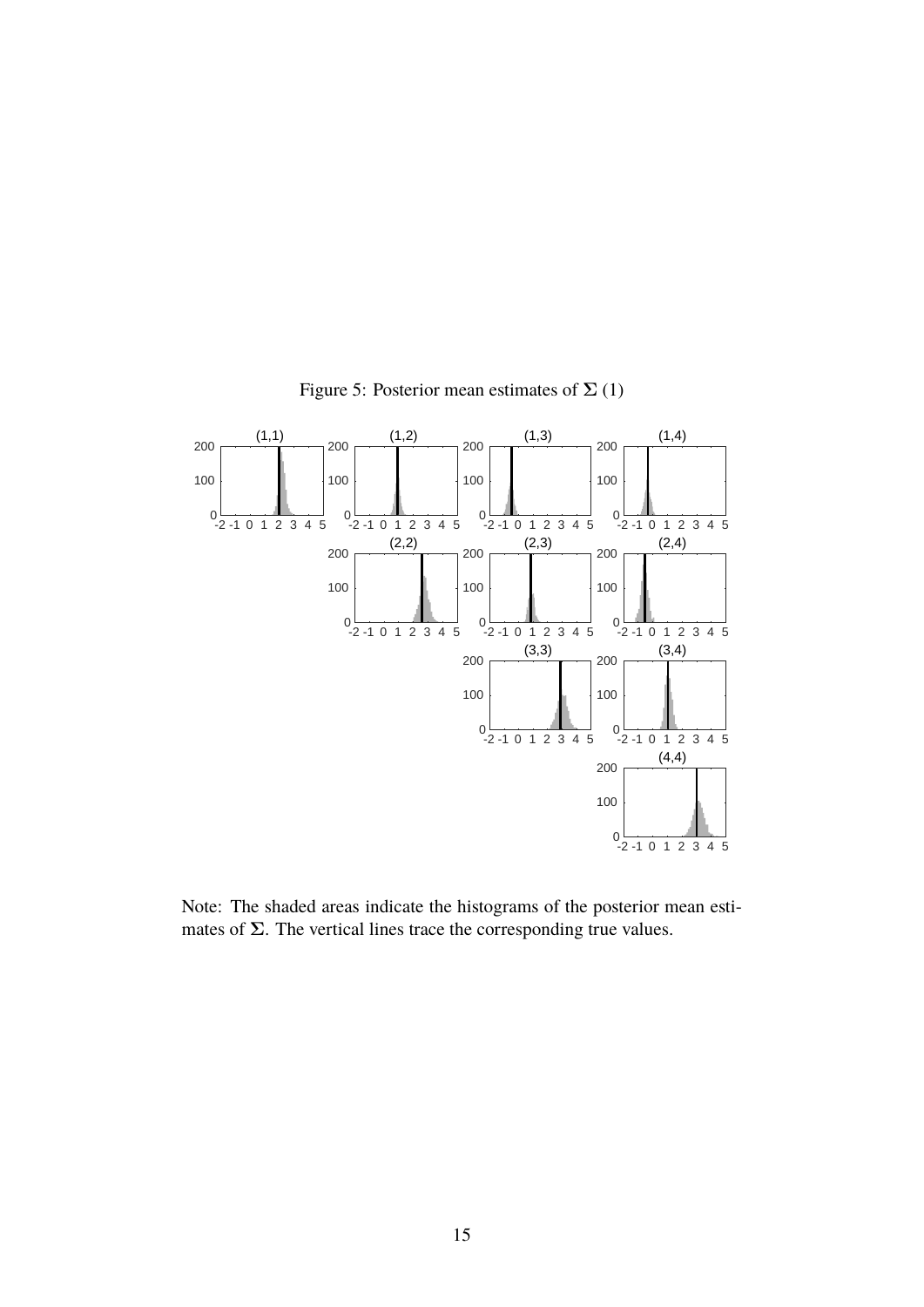

Figure 6: Posterior mean estimates of  $\Sigma(2)$ 

Note: The shaded areas indicate the histograms of the posterior mean estimates of  $\Sigma$ . The vertical lines trace the corresponding true values.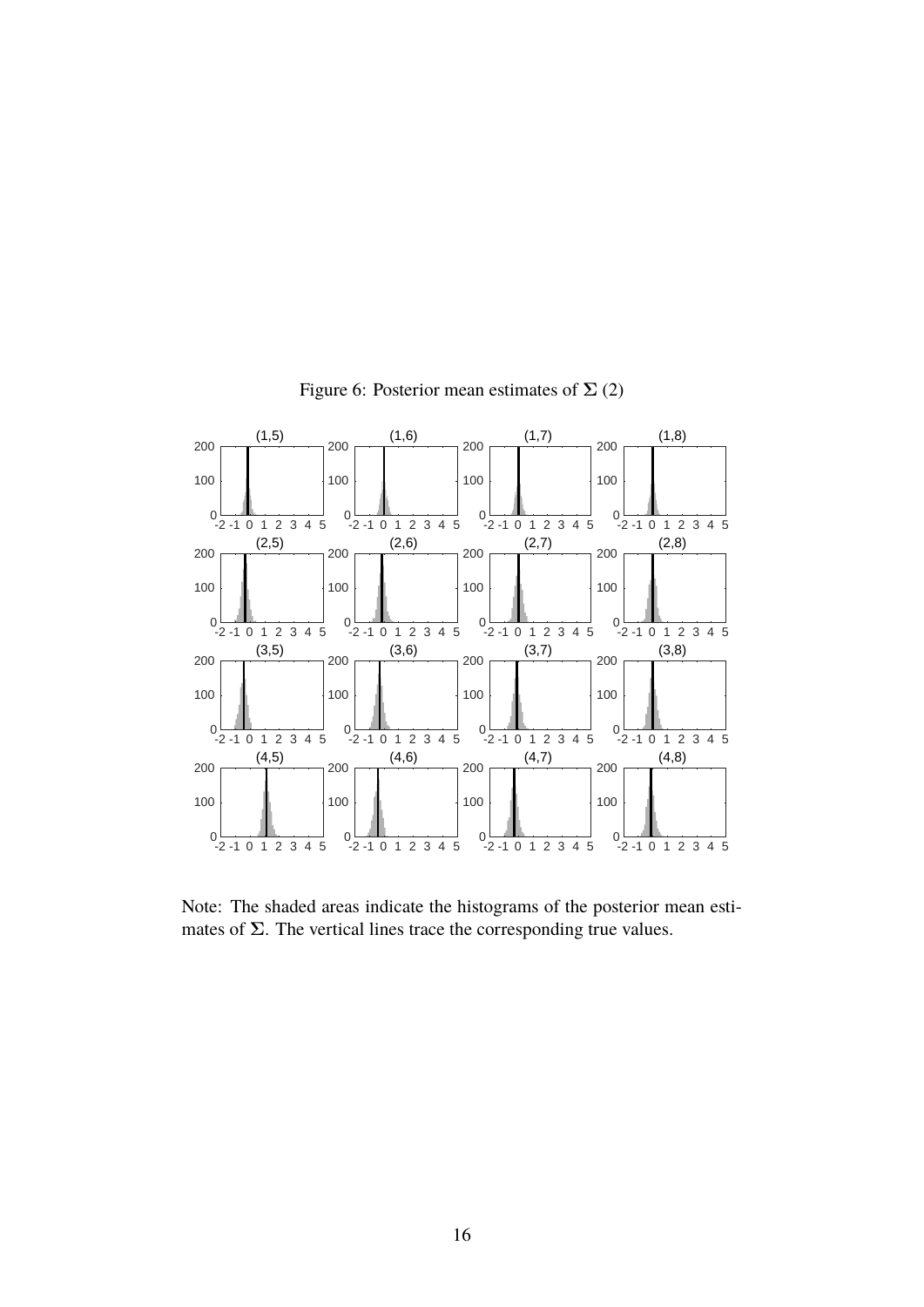

Figure 7: Posterior mean estimates of  $\Sigma(3)$ 

Note: The shaded areas indicate the histograms of the posterior mean estimates of  $\Sigma$ . The vertical lines trace the corresponding true values.